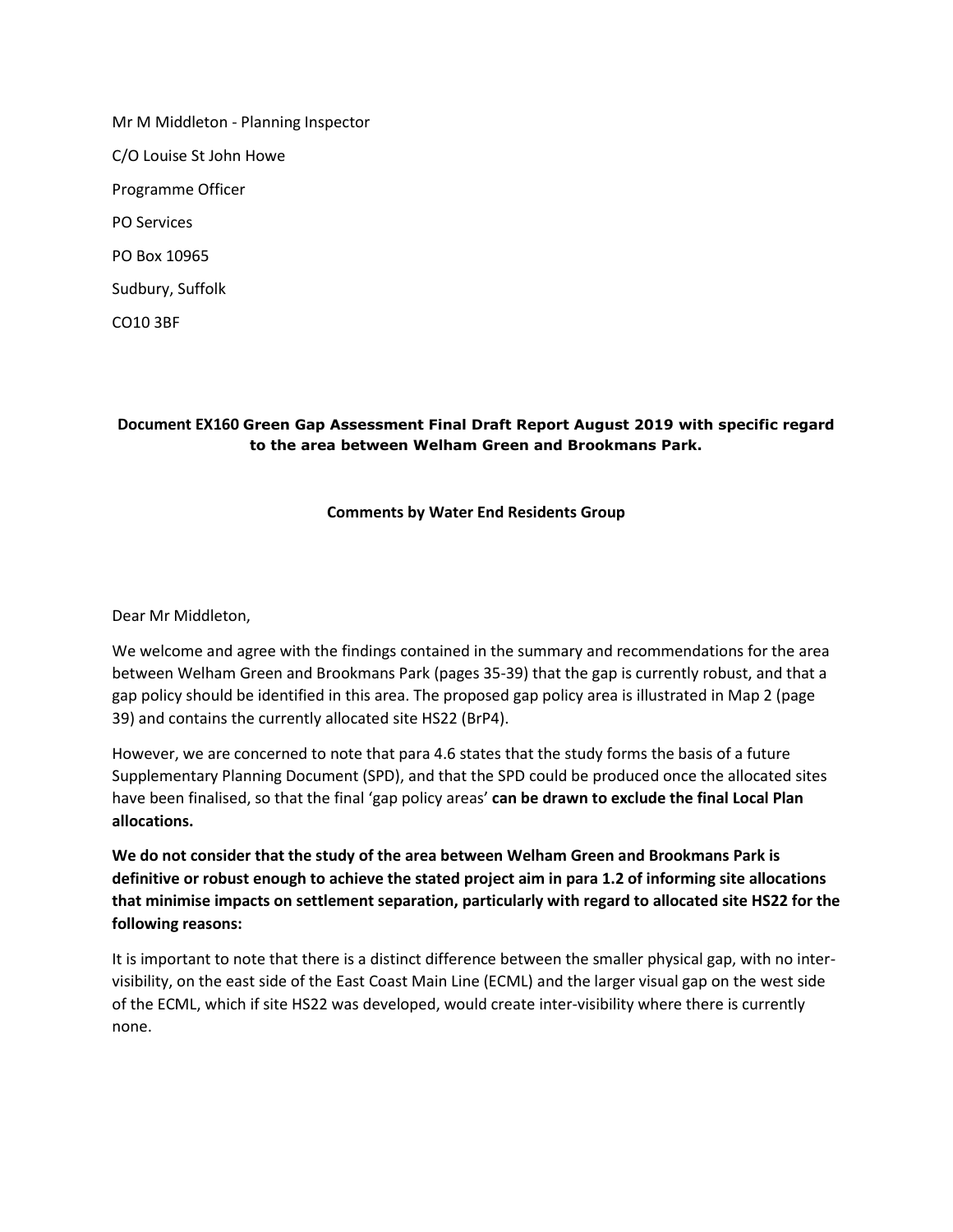We note that para 4.7 lists the key principals that apply to all gaps, and includes the following:

- Retain the rural character of any remaining gaps between settlements so that there is an experience of travelling through rural countryside after leaving one settlement and before entering the next.
- Avoid developing on visually prominent slopes where possible, and minimise inter-visibility between settlements, particularly where they are not already inter-visible.

In addition, the methodology for the analysis of pressure on the gap contained in para 2.17 states '*This section considered what pressures are on the land between the two settlements through review of draft allocations and sites that have been promoted through the Council's 2019 Call for Sites. This included a brief comment on what the implication for the integrity and strength of the relevant gap, or separation of the two settlements, would be if the draft allocations and promoted sites were to be released for development.'*

Appendix 2 Para A2.12 states that *'Local Plan policy could be expressed in terms of preventing development that would harm the physical or perceived separation between the settlements. This* should *be judged with reference to the likely effects of development on the features within these gaps that maintain settlement separation.'* 

# **Therefore, we are astonished to note that the two key principals of visual or perceived separation between settlements and inter-visibility between settlements do not feature at all in the following:**

- Pressure on the Gap and Potential impact of promoted sites on the Gap (page 37).
- Table 4-1: Summary of gaps recommended to be taken forward as a Gap Policy Areas (Page 118)
- Table 4-3: Summary of potential effect of proposed/potential site allocations on settlement separation (Page 125).

## **Visual or Perceived Gap**

The perceived gap seen by the users of Station Road, which connects the two settlements, is not the physical gap on the east side of the ECML, but is instead on the west side of the ECML.

Currently, if travelling in a northerly direction, the perceived gap is immediately apparent when exiting Brookmans Park over the railway bridge.

If site HS22 remains an allocated site and is ultimately developed, it will reduce the current perception of the gap by approximately 20%. This is particularly significant bearing in mind the size of the existing gap.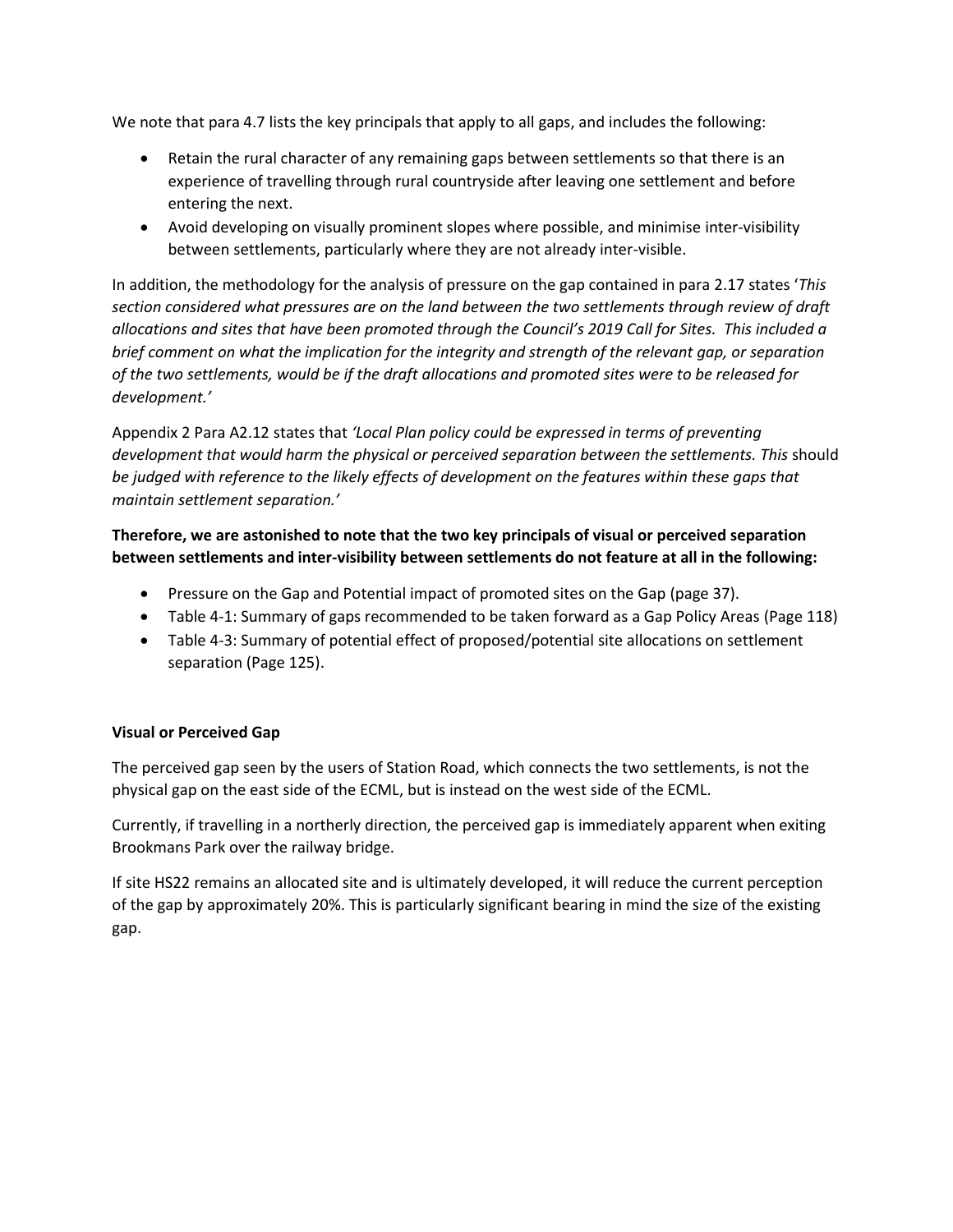### **Inter-visibility**

There is currently no inter-visibility between the settlements of Welham Green and Brookmans Park. The photograph below is taken from the northern boundary of site HS22, and graphically illustrates that Welham Green is clearly visible from that location.



View from Bradmore Lane, looking north. On the extreme right is the car park to the medical centre which is approximately half way between Site HS22 and Welham Green. Welham Green is clearly visible to the left and centre.

Clearly, allocation of site HS22 is contrary to the key principal of minimising inter-visibility between settlements, particularly where they are not already inter-visible.

Site HS22 is the only promoted Brookmans Park site that would create inter-visibility where there is currently none.

### **Conclusion**

We note that the Summary and Recommendation on page 38 for the inclusion of Site HS22 within a gap policy area as defined in Map 2 (page 39) is justified for various reasons, including:

- Ensure that there is an experience of travelling through rural countryside after leaving one settlement and before entering the next, when travelling along Station Road or on the railway.
- Ensure there is no inter-visibility between one settlement edge and the other (making sure to consider the winter situation without leaves on trees).